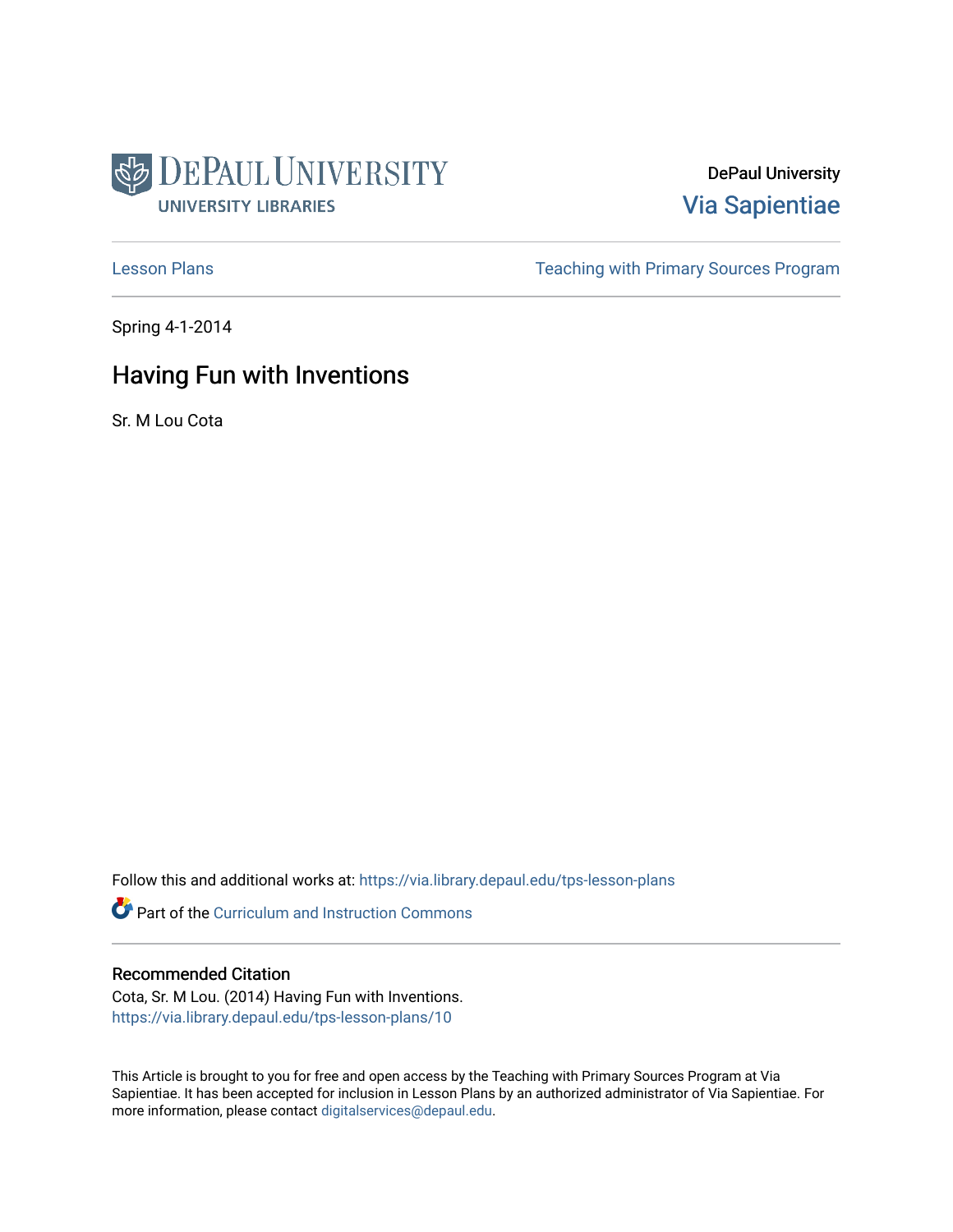# **Having Fun with Inventions**

[Sr. M. Lou Cota Mrs. M. Curtis \(Cooperating Teacher\)](mailto:slu7735@aol.com) [slu@aol.com](mailto:slu@aol.com)

Grade 6-8 Unit Plan

# [Carpet Cleaner](http://memory.loc.gov/cgi-bin/query/r?ammem/psbib:@field%28DOCID+@lit%28p13006%29%29)

# **Subject Matter: Science**

# **Category: Inventions**

**Lesson Plan Description:** This unit uses science, language arts and technology to develop new ways to problem solve. Inventors and inventions will be investigated, activities to initiate creative thinking will be applied and students are to develop a new product or process to solve a problem.

**Technology Required:** Word Processing, PowerPoint/Slide Show, Inspiration, Time Lines,

software for editing photos, sound and videos. Computer, Digital Camera, Camcorder, Scanner, Projector, Microphone, Electronic Folder in which to save documents. Use the Library of Congress and other websites.

**Grade levels:** 6, 7, and 8.

**Time Frame**: 4-5 weeks

**[Curriculum Standards:](http://condor.depaul.edu/tps/lessonplans/illinois_state_standards_for_thi.htm)** Science: 11A3a, 11A3c, 11A3g, 11B3a, 11B3b, 11B3c, 13B3d, 13B3e, 13B3f, Language Arts: 1C3a, 1C3c, 3B3a, 1C3a , 3C3b, 4B3a, 5B3a, 5B3b, 5C3c

**Assessment Tool:** Rubric on journal records, PowerPoint presentation of inventors/inventions electronic portfolio of assigned activities, final invention project and presentation, and informal observations.

# **Goals:**

- **1. To keep records and a journal of unit activities**
- **2. To study and research a minimum of 6 inventors and 6 inventions.**
- **3. To solve problems and perform activities which employ and emphasize creative thinking skills.**
- **4. To use ingenuity to develop a new product or new method of doing things.**
- **5. To make presentations of the results of the study.**
- **6. To evaluate the completed study according to a given rubric** .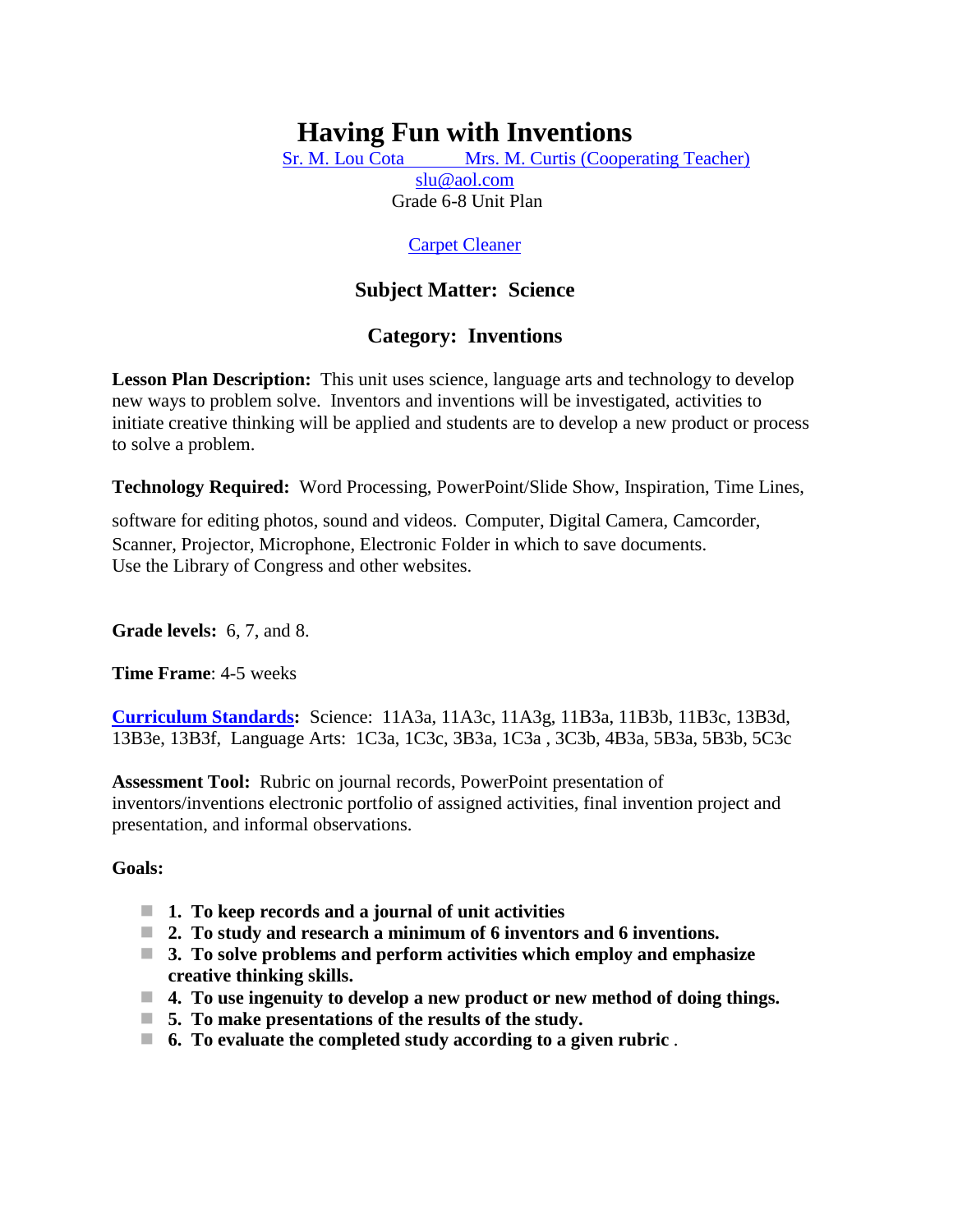#### **Introduction:**

| Illinois Standards  |  |
|---------------------|--|
| 11B3a, 11B3b, 1C3a, |  |

#### **Create the Environment:**

- **Timeline for Inventors/Inventions (to be developed with the activities from Goal 2).**
- **Display of Common Simple and/or Unique Inventions (to be developed with the activities from Goal 2).**
- **Bulletin Boards Captions:**
	- "Imagine" posters from [www.Apple.com](http://www.apple.com/)
	- "Failure is an opportunity to start again more intelligently". H. Ford
	- "Necessity is the Mother of Invention"
	- Genius is one percent inspiration and ninety-nine percent perspiration." T. Edison
	- Invention is a combination of brains and materials. The more brains the less materials you need. Charles F Kettering
	- I invent nothing. I rediscover. Auguste Rodin
	- The best way to have a new idea is to have lots of ides.. Linus Pauling
	- When you change the way you look at things, the way you look at things changes!

# **Classroom Activities:**

- ["Mad Hatter"](http://condor.depaul.edu/tps/lessonplans/Mad%20Hatter.htm) Identify the name of the Wacky Hat Invention
- ["Making Improvements"](http://condor.depaul.edu/tps/lessonplans/making_improvements.htm)
- ["Puzzle"](http://condor.depaul.edu/tps/lessonplans/puzzle_pattern.htm)

# **Introductory Computer Activities:**

- Copyright on the Web. [http://www.cyberbee.com/cb\\_copyright.swf](http://www.cyberbee.com/cb_copyright.swf) **[http://www.cyberbee.com/cb\\_copyright.swf](http://www.cyberbee.com/cb_copyright.swf)**
- **[Handout:](http://condor.depaul.edu/tps/lessonplans/how_to_site_your_work.htm)** HOW TO CITE YOUR WORK
- View the PowerPoint on **From Flight to Fancy** <http://lcweb2.loc.gov/learn/features/flight/index.html> <http://lcweb2.loc.gov/learn/features/flight/index.html>
	- o Note the background of each slide is the same to prevent distractions. The transitions between slides do vary a little.
	- o Note the citations on the final slides of the show. The name of the picture and the address of each is given[.](http://lcweb2.loc.gov/learn/features/index.html)

<http://lcweb2.loc.gov/learn/features/index.html>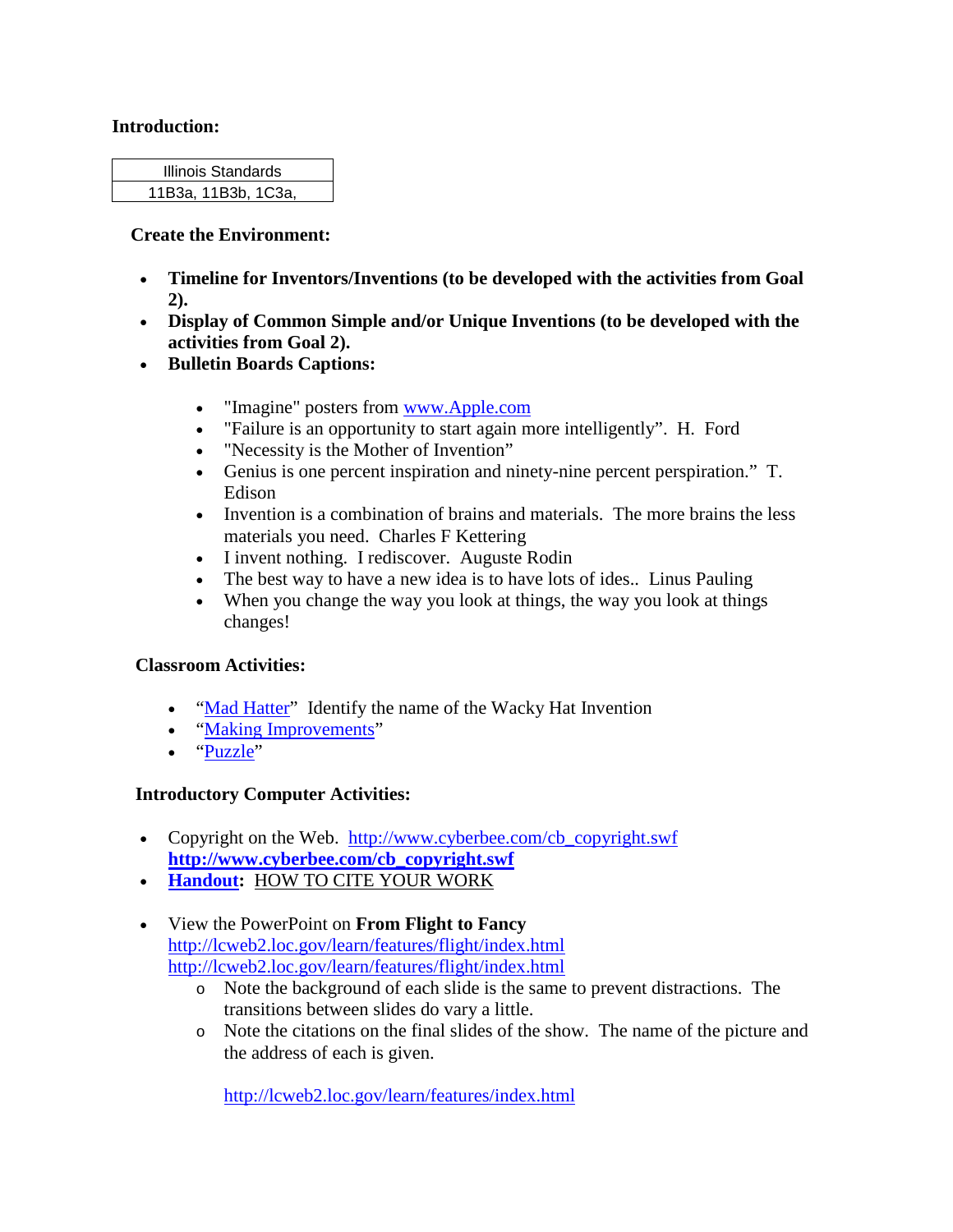## <http://lcweb2.loc.gov/learn/features/index.html>

- From Flight to Fancy Click under the Picture where it says to download the slide show.
- Then click **OPEN not save**. It will take a little while to download
- **To go off the slide show and back to American Memory, click on the "Back" button at the top left .**
- **What in the World is That**? <http://memory.loc.gov/ammem/ndlpedu/features/science/flash.html>

<http://lcweb2.loc.gov/learn/features/science/game.html>

- o Play the game: What in the "World is That?"
- o Go to Learn More… when you have completed the game.
- o Go to each one and Learn More.
	- Begin saving information and pictures of inventors and inventions.
	- Be sure to include citations for all of the information and/or pictures.
	- Each inventor should be in a separate WP document.
	- These are to be saved in your Research Folder.

Include the following:

- o The name and if possible a picture of the inventor
- o The names (and if possible a picture of at least one) of their inventions,
- o Information about the inventor such as the years of their life,
- o The characteristics that they possessed to be able to become an inventor.

# Goal #1 **To keep records and a journal of unit activities**

## **Illinois Standards** 1C3a, 3B3a, 5A3a

#### **Activities:**

- The student will record the progress taken during this unit.
	- o When possible this log sheet will be signed by an observer and is part of the final project.
- Pictures/audio and/or video (dated) of various activities will also be included.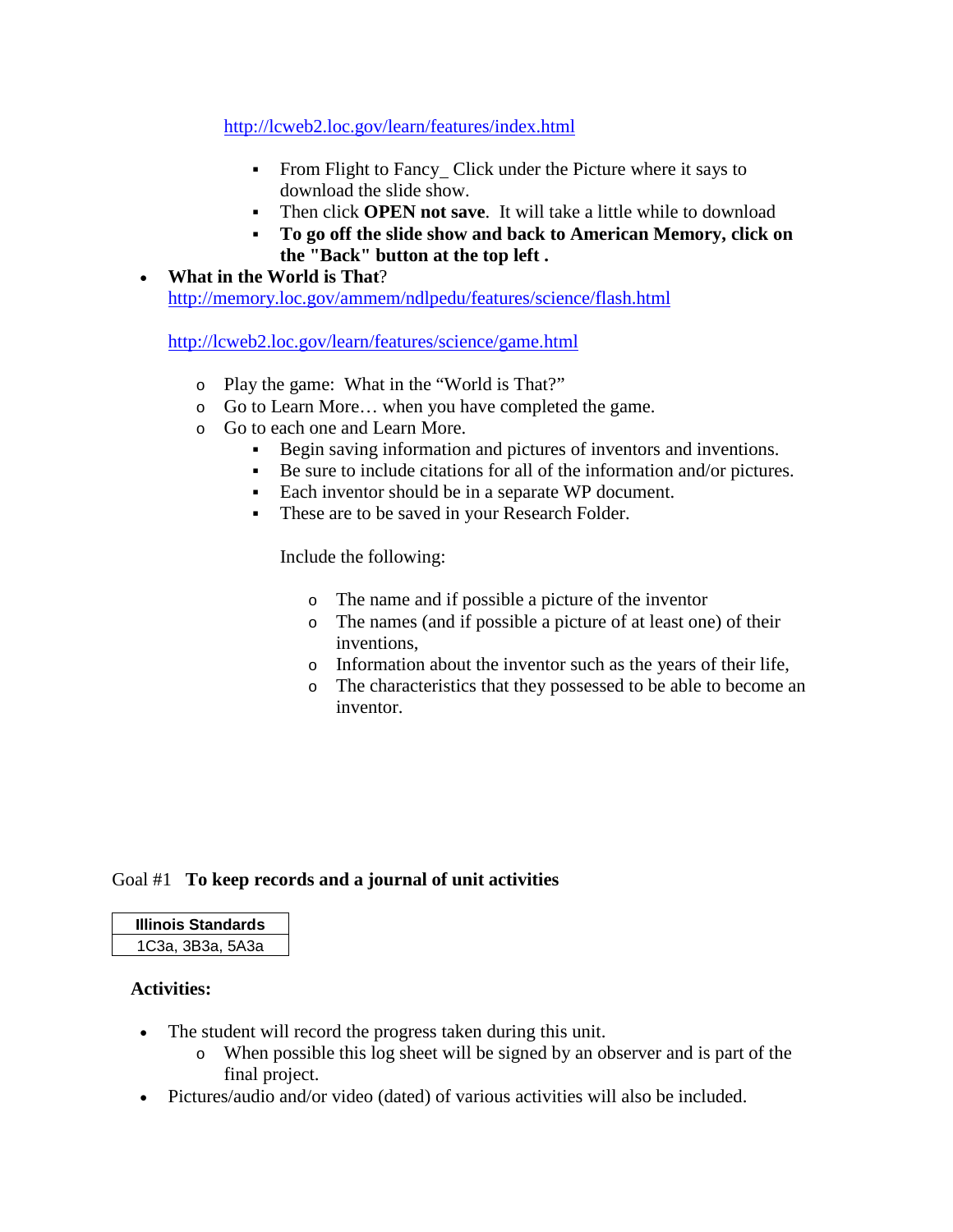- An electronic portfolio will contain various activities assigned such as PowerPoint presentations and Inspiration reports.
	- o Folders should include:
		- Research Information
		- Media, media downloads and citations. (Photos of progress)
		- Assignments and a folder for
		- TeacherTalk (Information/Directions provided by the teacher is placed here.)
- Sketching Gadget Anatomy: (practice for sketching individual "inventions".)
	- o Classroom Activity <http://www.mos.org/sln/Leonardo/SketchGadgetAnatomy.html>
	- o Make use of the classroom activity of sketching Gadget Anatomy.

**[Return to Goals:](http://condor.depaul.edu/tps/lessonplans/Having_Fun_with_Inventions.htm%23Goals:) [Return to Top of Page:](http://condor.depaul.edu/tps/lessonplans/Having_Fun_with_Inventions.htm%23Top)**

## Goal #2 **To study and research a minimum of 6 inventors and 6 inventions.**

**Illinois Standards** 1C3a, 1C3b, 1C3c, 3B3a, 3C3b, 4B3a, 5A3a, 5A3b, 5A3c, 5C3c

#### **Activities:**

- Research the netLibrary ebooks on inventors. <http://www.netlibrary.com/> Search inventors <http://www.loc.gov/rr/scitech/>
	- o Save a WP document for each of at least 6 inventors. Each document is to have:
		- (The citations for all of the information and/or pictures.)
		- The name and if possible a picture of the inventor
		- The name (and if possible a picture of at least one) of their inventions, information about the inventor such as the years of their life and the characteristics that they possessed to be able to become an inventor.
- Research the netLibrary e-books on inventions. <http://www.netlibrary.com/> Search inventions <http://www.loc.gov/rr/scitech/>
	- o Save a WP document for each of at least 6 inventions. Each document is to have:
		- (The citations for all of the information and/or pictures)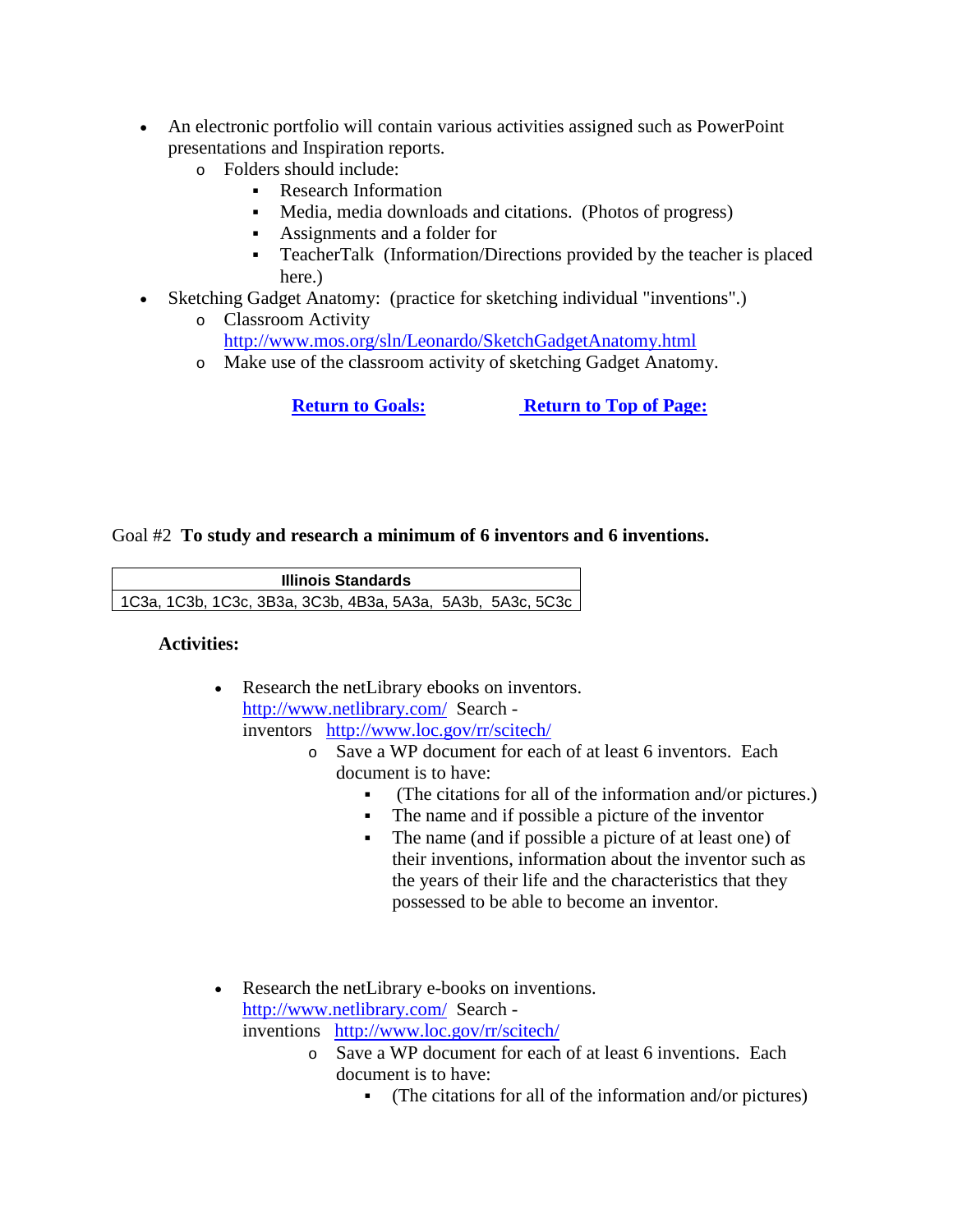- The name and if possible a picture of the invention.
- The name of the inventor and date of the invention.
- The use of the invention and how it impacts on society.
- Write a biography of an inventor. Include the inventor's successful and unsuccessful inventions. Describe the motivations of and the obstacles faced by the inventor.
- Produce a radio or television news segment interviewing a famous inventor. Dress according to the time period.
- Use adaptations [of Inspiration templates to compare/contrast inventors.](http://condor.depaul.edu/tps/lessonplans/comparing_inventors_using_inspir.htm)
- <http://www.mos.org/sln/Leonardo/LeosMysteriousMachinery.html> Play the game about Leonardo's Mystery Machinery
- Make a list of familiar inventions  $-$  (E.g. Cars, appliances, tools, games, toys, food, drink, safety pin, tooth paste, mousetrap, and suggest what prompted the invention.)
- Make a list of products/devices and suggest another use for each of these. E.g.
	- Rain gutter for book display.
	- Combine pencil, string for compass.
	- Put a pencil to name a plant.
	- Ways to memorize.
	- A new card game.
- What prompted the invention of (a list of familiar inventions  $-e.g.,$  (cars, appliances, tools, games, toys, food, drink, safety pin, tooth paste, mousetrap)
- Imagine: describe the invention from a given invention name list. <http://www.inventnow.org/html/finalists.html>
- Name it: suggest a name for the given invention. [http://eduplace.com/science/invention/resources/real\\_inventions.](http://eduplace.com/science/invention/resources/real_inventions.html) [html](http://eduplace.com/science/invention/resources/real_inventions.html)
- Create a class table of inventions that came about from failures of other inventions. E.g., Post-It Notes, which were developed using glue intended for another purpose
- Communicate with senior citizens to determine what inventions have most influenced their lives. Communication can be made via e-mail or internet with senior citizen groups across the country. Compare findings for various groups of senior citizens.
- Create a timeline of inventions and inventors. This timeline can be a class project that continues to grow as students do more research. Use creative writing and illustrations.
- Study old photos to trace the development of invention over time. (Eg. auto, train, airplane) What can you tell about the tools, technology, etc available at the time?
- Hypothesize about the uses of unusual objects found in old photos.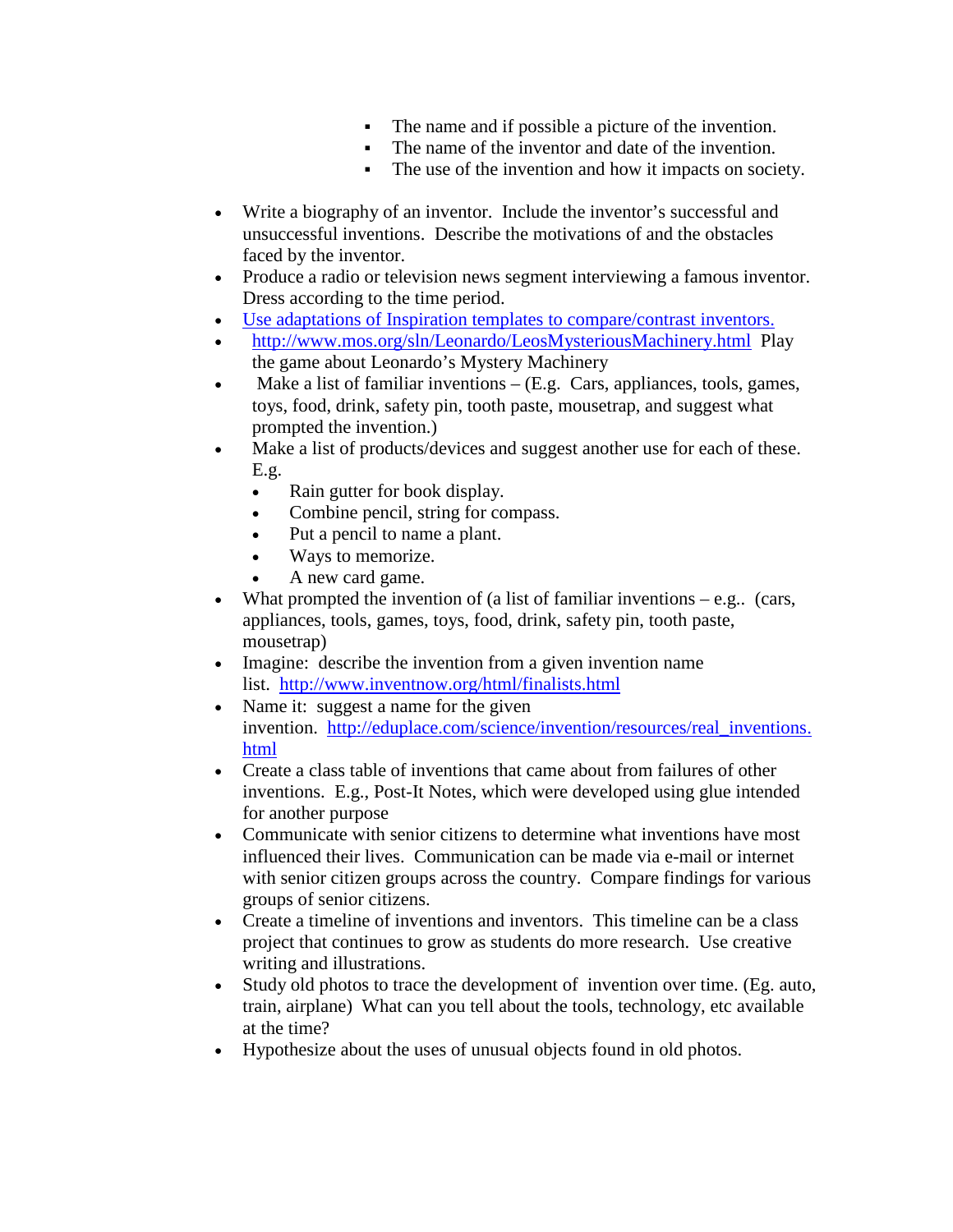## **Teacher:**

- [http://www.amazing-kids.org/kids3-00.htm#industrious](http://www.amazing-kids.org/kids3-00.htm%23industrious) Read about amazing kids inventions…
- [http://www.noogenesis.com/inventing/pencil/pencil\\_page.html](http://www.noogenesis.com/inventing/pencil/pencil_page.html) Inventing a new kind of a pencil…
- Assign: Make a [PowerPoint /](http://condor.depaul.edu/tps/lessonplans/KimeishaM3.ppt) (Slideshow) Presentation of Inventors and Inventions.
	- **Slide 1 – Title page, include your name and date**
	- **Slide 2 - At least one slide for each of 6 inventors. Include name, dates of life, significant information, and picture if possible.**
	- **At least one slide for each of 6 inventions. Include the invention name, significant information (how used, importance to society, etc.) and picture if possible.**
	- **Closing slides are to include the citations for information gathered unless the citations are included with the material on the individual slide pages.**
	- **A final closing slide -**
- •Research Web Sites: More LOC Resources…
	- Visit the British and American Invention Exhibit. Note the way the exhibit is able to include documents that are not allowed to be used in this on-line exhibit. <http://www.loc.gov/exhibits/british/brit-5.html>

**[Return to Goals:](http://condor.depaul.edu/tps/lessonplans/Having_Fun_with_Inventions.htm%23Goals:) [Return to Top of Page:](http://condor.depaul.edu/tps/lessonplans/Having_Fun_with_Inventions.htm%23Top)**

# Goal #3 **To solve problems and perform activities which employ and emphasize creative thinking skills.**

**Illinois Standards** 11B, 5C3c

#### **Activities:**

- Use Inspiration to Brainstorm Topic Ideas: (rapid fire)
	- Uses of a paper clip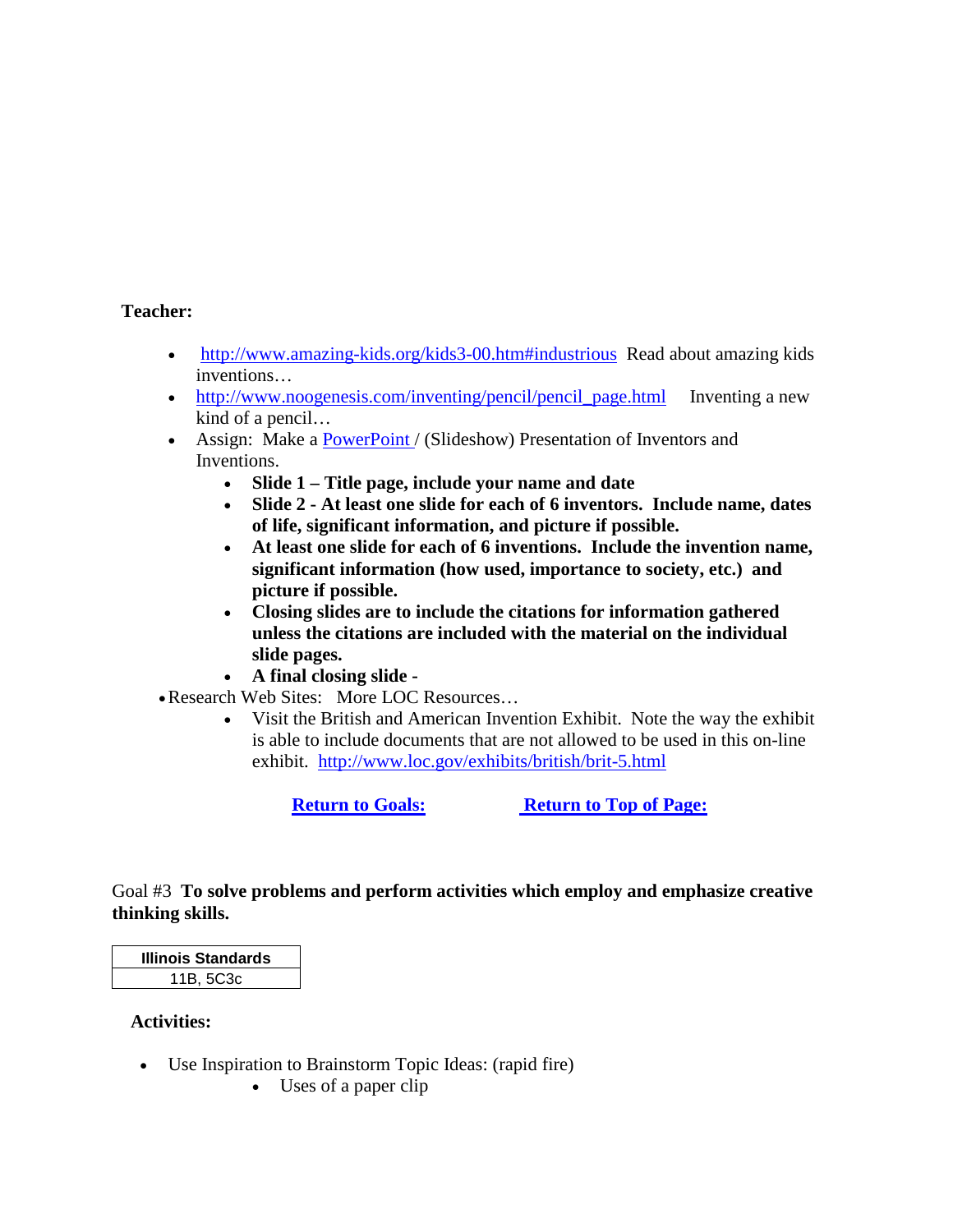- Ways to say hello, goodbye, yes, etc.
- Ways to get to Hawaii
- Reasons to eat healthy foods
- Ways to catch a frog
- How you can reach high places
- Suggest a use for a combination of articles found in a paper bag. (e.g... Empty TP roll, pencils, and 3 paper clips) Write an explanation and draw a picture of the combined articles. Suggest a name, use/uses, cost, etc.
- A different way of looking at something. *Solve a puzzle – Inside/Out Puzzle*… (Make "Puzzles" for each group. --Take a full page picture, cut around the edges so that it is not completely square. (Stiff paper – perhaps from a calendar.) Fold and cut this page in fourths. Now cut each piece into puzzle pieces. Have students put the "puzzle" back together.
- New ways of seeing: optical illusions
	- The Necker Cube
	- 3D illusions: Statue of Liberty, etc.
	- Young/Old Lady
	- Make a PowerPoint flip book to show "motion"

**[Return to Goals:](http://condor.depaul.edu/tps/lessonplans/Having_Fun_with_Inventions.htm%23Goals:) [Return to Top of Page:](http://condor.depaul.edu/tps/lessonplans/Having_Fun_with_Inventions.htm%23Top)**

# Goal #4 **To use ingenuity to develop a new product or new method of doing things. –**

| Illinois Standards                                                               |  |
|----------------------------------------------------------------------------------|--|
| 3B3a, 3C3a, 5C3c, 11A3a, 11A3b, 11a,3c, 11a3d, 11a3e, 11a3f, 11B3a, 11B3b, 11B3c |  |

**Activities:**

# **Journal any/all of the following:**

- Make of list of things that bother you or problems that, if solved, would make life easier for you.
- Survey at least 5 others as to things that bug them or problems to be solved.

# **Think about or look around school, home, fun things you do,**

- What tasks (chores) could be made easier? Done better?
- What fun activity could be made to be more fun? More challenging?
- What object could work better? Easier? What could be added to it? Subtracted from it?

# **Apply ecology ideas: reuse, recycle, reduce??**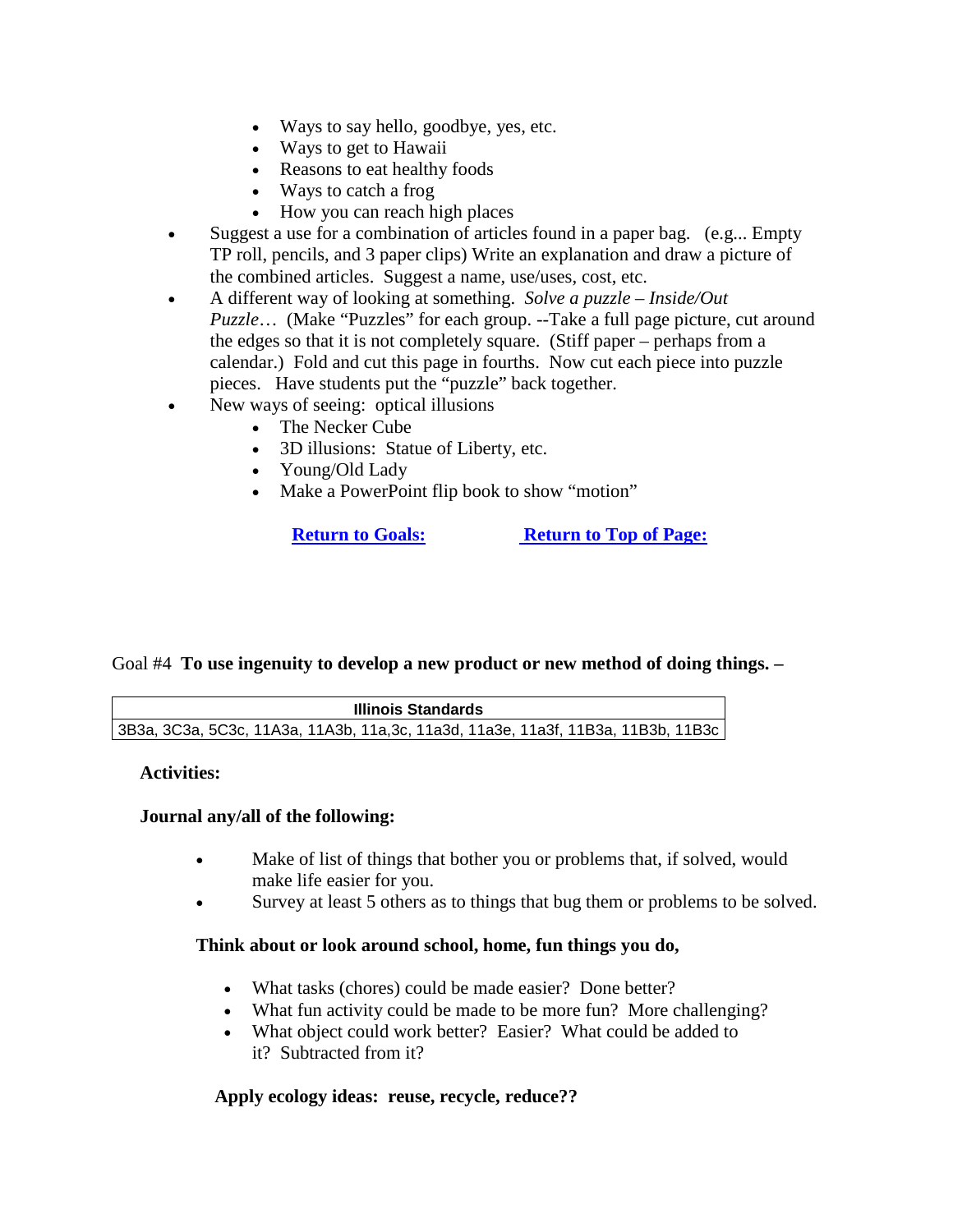# **Skills to keep in mind while problem solving..**

- Open and curious mind to world around
- Acquire as much information as possible about the idea, problem, or invention before starting
- Continue to use trial/error in the problem solving process.
- Strive to improve the idea or design after the solution
- Be dedicated, persistent and optimistic about the solution
- Keep in Mind...
	- What can I read?
		- Who can I talk to?
		- What material are needed?
		- Control the cost.
		- Keep records of the steps to follow and the time for each step,
		- Give directions on how to test the item.
		- How can one be sure of safety?
		- Check if there already is a patent of the idea.

#### **Teacher:**

- Inventing a New Kind of Pencil (Teacher Led Discussion)
	- o [http://www.noogenesis.com/inventing/pencil/pencil\\_page.html](http://www.noogenesis.com/inventing/pencil/pencil_page.html)
	- o [http://www.noogenesis.com/inventing/kids/kids\\_page.html](http://www.noogenesis.com/inventing/kids/kids_page.html)
- **Assign: Make an invention:**
	- **An invention can either be a:** 
		- device (apparatus, machine e.g. telephone, pencil, TV., skateboard) or
		- procedure (method, process, such as the steps to coat a thin sheet of plastic, such as tape, or post-em notes )
	- which has the following two characteristics:
		- New (novel)
		- Useful

Goal #5 **To make a presentations of the results of the study**

**Illinois Standards**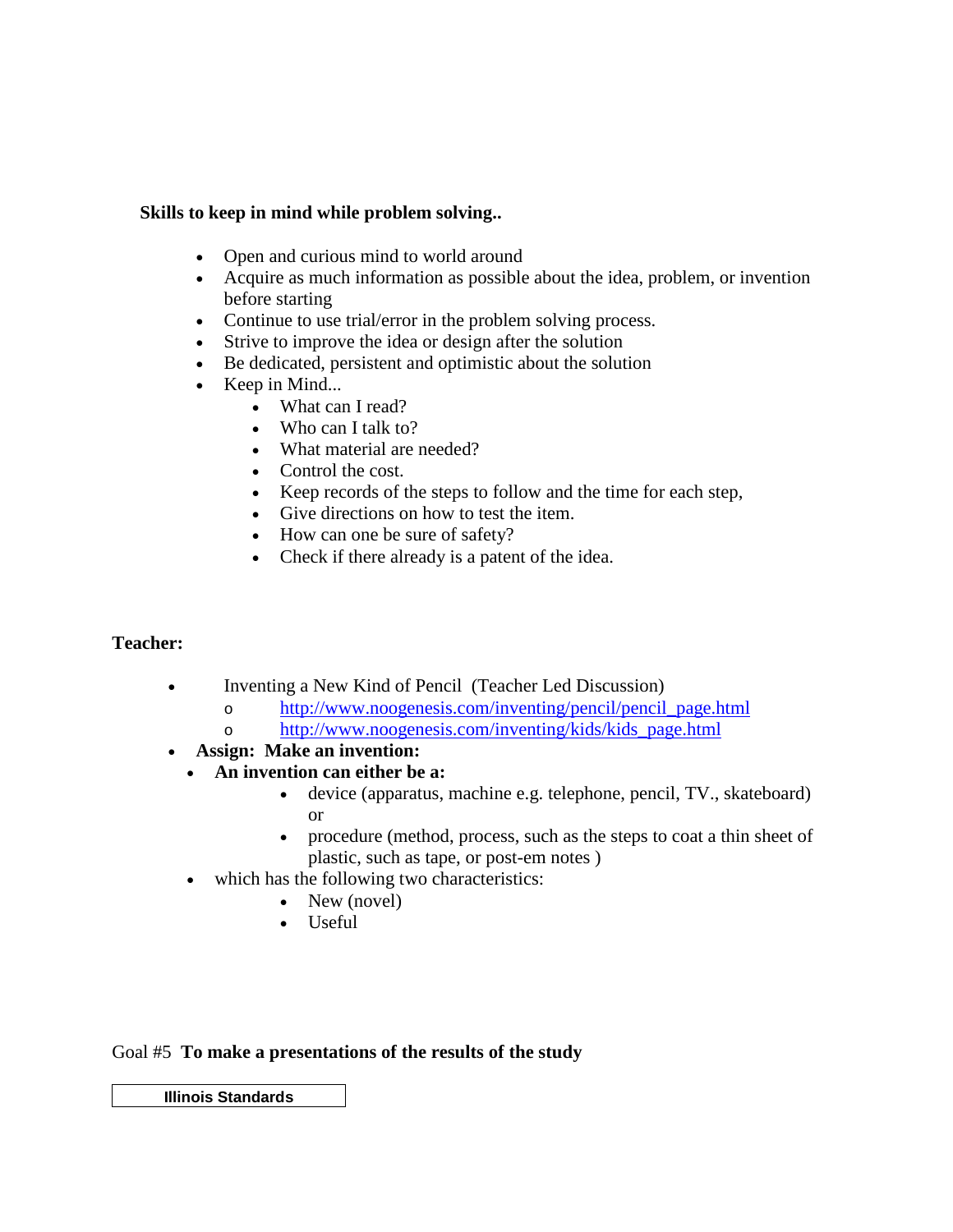#### **Activities:**

- **Presentation on Inventors/Inventions.**
- **Presentation on "new" idea or process.**
	- Who is the audience for this invention?
	- What is the cost?
	- How can this be advertised, packaged? "Why does the world 'need' this?"
	- Give a name for this product or process.
	- Identify the safety features and simplicity of construction.
	- Give a Written Report, Poster, Product, PowerPoint or SlideShow
	- Package for the product? Why the world needs this!

Goal #6 **To evaluate the completed study according to a given rubric**

- **Journal Records**
- **PowerPoint Presentations of Inventors/Inventions**
- **Electronic Portfolio of Assigned Activities**
- **Final Invention Project and Presentation.**
- **Informal Observations**

|                                                    | <b>Illinois State Standards for this Unit</b>                                                                                                                       |
|----------------------------------------------------|---------------------------------------------------------------------------------------------------------------------------------------------------------------------|
| State Goal 1: Read with understanding and fluency. |                                                                                                                                                                     |
|                                                    | State Standard C. Standard: Comprehend a broad range of reading materials.                                                                                          |
|                                                    | 1C3a Use information to form, explain and support questions and predictions.                                                                                        |
|                                                    | 1C3c Compare, contrast and evaluate ideas and information from various sources<br>and genres.                                                                       |
|                                                    | State Goal 3: Write to communicate for a variety of purposes.                                                                                                       |
|                                                    | State Standard B. Compose well-organized and coherent writing for specific purposes and audiences.                                                                  |
|                                                    | 3B3a Produce documents that convey a clear understanding and interpretation of<br>ideas and information and display focus, organization, elaboration and coherence. |
|                                                    | 3C3a Compose narrative, informative, and persuasive writings for a specified<br>audience.                                                                           |
|                                                    | 3C3b Using available technology, produce compositions and multimedia works for<br>specified audiences.                                                              |
|                                                    | State Goal 4: State Goal 4: Listen and speak effectively in a variety of situations.                                                                                |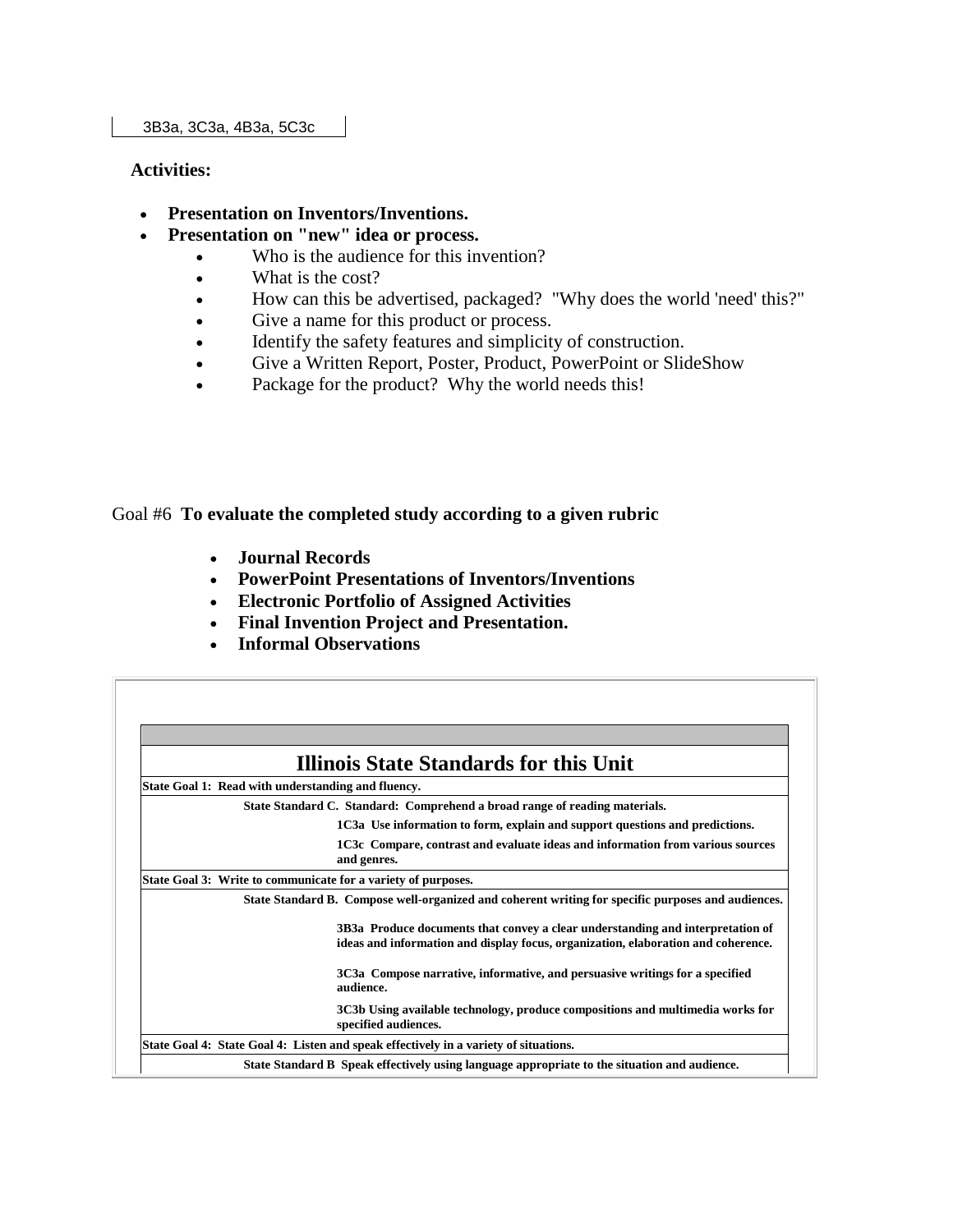|                                  | 4B3a Deliver planned oral presentations, using language and vocabulary<br>appropriate to the purpose, message and audience; provide details and supporting<br>information that clarify main ideas; and use visual aids and contemporary<br>technology as support. |
|----------------------------------|-------------------------------------------------------------------------------------------------------------------------------------------------------------------------------------------------------------------------------------------------------------------|
|                                  | State Goal 5: Use the language arts to acquire assess and communicate information.                                                                                                                                                                                |
|                                  | State Standard A Locate, organize, and use information from various sources to answer questions,<br>solve problems and communicate ideas.                                                                                                                         |
|                                  | 5A3a Identify appropriate resources to solve problems and answer questions<br>through research.                                                                                                                                                                   |
|                                  | State Standard B Analyze and evaluate information acquired from various sources                                                                                                                                                                                   |
|                                  | 5B3b Identify, evaluate and cite primary resources.                                                                                                                                                                                                               |
| experiments and solve problems.  | State Goal 11: Understand the processes of scientific inquiry and technological design to investigate questions, conduct                                                                                                                                          |
|                                  | State Standard A Know and apply the concepts, principles and processes of scientific Inquiry.                                                                                                                                                                     |
|                                  | 11A3a Formulate hypotheses that can be tested by collecting data.                                                                                                                                                                                                 |
|                                  | 11A3c Collect and record data accurately using consistent measuring and recording<br>techniques and media.                                                                                                                                                        |
|                                  | 11A3g Report and display the process and results of a scientific investigation.                                                                                                                                                                                   |
|                                  | State Standard B Know and apply the concepts, principles and processes of technological design.                                                                                                                                                                   |
|                                  | 11B3a Identify an actual design problem and establish criteria for determining the<br>success of a solution.                                                                                                                                                      |
|                                  | 11B3b Sketch, propose and compare design solutions to the problem considering<br>available materials, tools, cost effectiveness and safety.                                                                                                                       |
|                                  | 11B3c Select the most appropriate design and build a prototype or simulation                                                                                                                                                                                      |
|                                  | 11B3d Test the prototype using available materials, instruments and technology and<br>record the data.                                                                                                                                                            |
|                                  | 11B3e Evaluate the test results based on established criteria, note sources of error<br>and recommend improvements.                                                                                                                                               |
|                                  | 11B3f Using available technology, report the relative success of the design based on<br>the test results and criteria.                                                                                                                                            |
|                                  |                                                                                                                                                                                                                                                                   |
|                                  | <b>National Educational Technology Standards for Students</b>                                                                                                                                                                                                     |
| 1. Basic operations and concepts |                                                                                                                                                                                                                                                                   |
|                                  | Students demonstrate a sound understanding of the nature and operation of technology<br>systems.                                                                                                                                                                  |
|                                  | Students are proficient in the use of technology.                                                                                                                                                                                                                 |
| 5. Technology research tools     |                                                                                                                                                                                                                                                                   |
|                                  | Student use technology to locate, evaluate, and collect information from a variety of<br>sources.                                                                                                                                                                 |
|                                  |                                                                                                                                                                                                                                                                   |
|                                  | Students use technology tools to process data and report results.                                                                                                                                                                                                 |

The Kirkland Back Scratcher

Purpose: The Kirkland Back Scratcher is used to scratch those places you can't reach.

Description: The Kirkland Back Scratcher has

A. A scratcher utensil and